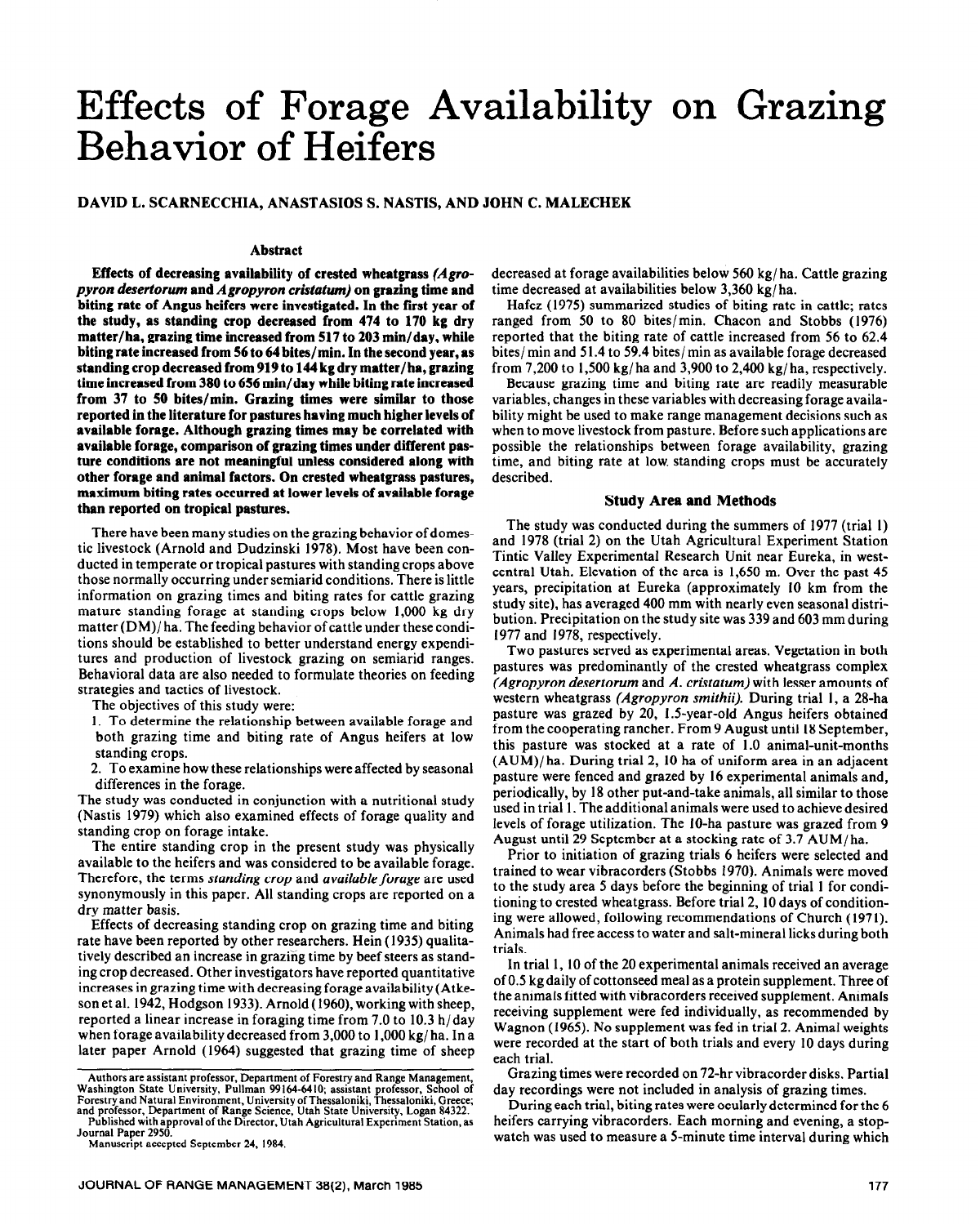ail bites were counted. Timing was interrupted when heifers ceased grazing or when they walked with heads raised. Heifers used for these observations were accustomed to being handled and observed and were apparently undisturbed by the observer.

Available forage biomass was determined every 10 days during trial I and every 5 days during trial 2 by harvesting and weighing herbage within stratified-random  $1.0\text{-}m^2$  plots. During trial 1, 100 such plots were sampled in the 28-ha pasture; during trial 2,35 were sampled within the IO-ha pasture. Plants were clipped at approximately 1.0 cm above ground level. Samples were oven-dried for 24 h at 105°C and weighed to determine total biomass. In both years, regrowth within each recording period was measured by protecting 30 clipped plots with exclusion cages at the beginning of each period and reclipping herbage at the end of the recording period.

Plant height and species frequency were recorded during both trials. Two plants occurring in or near predetermined positions of the I-m2 sampling ring were selected for height measurements and composition estimates. Species of these plants were noted to determine the bo<sup>t</sup>anical composition of the pastures.

Duncan's new multiple range test (Steel and Torrie 1980) was used to compare differences in grazing times and biting rates between grazing periods. Regression analysis (Snedecor and Cochran 1971) was used to analyze relationships between grazing time, biting rate, and standing crop. Regression lines (both slopes and intercepts) for each trial were compared using procedures for testing homogeneity (Steel and Torrie 1980). All statistics were tested for significance at  $\alpha = 0.05$ .

### **Results**

#### **Grazing Time**

In trial 1, as available forage decreased from 417 to 203 kg/ ha during the 4 grazing periods (Table I), animals increased their grazing times from a mean of 457.9 min/day during period 1 to 615.8 min/day during periods 3 and 4. Grazing times for both trials are plotted in Figure 1. Regression analysis of the relationship between grazing time (y) and forage availability  $(x)$  showed a linear relationship y = 78.16 - 0.75x, ( $r^2$  = 0.76), with a standard error about regression  $(S_{y,x})$  of 35.27 min.

Grazing times increased throughout trial 2 (Table 1, Fig. 1). Grazing time was significantly and inversely correlated with forage availability. Regression procedures showed a linear relationship between grazing time (y) and standing crop (x) with  $y = 676.8 -$ 0.3x,  $r^2$  = 0.71, and  $S_{yx}$  = 61.8 min. Both intercepts and slopes were significantly different between trials.

During trial 1, there was no significant effect of cottonseed meal supplementation on grazing time. Grazing time (y) was significantly correlated with average plant height (x) (cm) during trials I and 2. During trial 1 the relationship was described by the line  $y =$ 



**Fig. 1.** *Relationship between daily grazing rime and standing crop for heifers grazing crested wheatgrass.* 

802.8 - 24.2, with  $r^2 = 0.72$  and  $S_{yx} = 38.33$  min. During trial 2, grazing time (y) vs plant height (x) was described by  $y = 720.3 -$ 9.8x with  $r^2 = 0.70$  and  $S_{y.x} = 62.62$  min.

Mean grazing times per 24 h  $\pm$  standard deviations average over all animals in each trial were 557.6  $\pm$  70.4 min during trial 1 and  $502.3 \pm 112.5$  min during trial 2. The overall trial means were significantly different. Only in trial 2 was there significant variation in grazing times among individual animals.

#### **Biting Rate**

Biting rate during trial 1 increased significantly from a mean of 54 bites/ min in period 1 to 64 bites/ min in period 4. Biting rates are listed in Table I and plotted in Figure 2. Biting rate during trial 1 was significantly and inversely correlated with standing crop (x) and described by  $y = 72.3 - 0.04x$ , with  $r^2 = 0.40$  and  $S_{yx} = 4.35$ bites/ min.

During trial 2, biting rates ranged from 37 to 50 and averaged 42 bites over the 5 periods (Table 1, Fig. 2). Biting rate(y) during trial 2 was significantly correlated with standing crop  $(x)$  with y = 50.7 -0.02x with  $r^2 = 0.58$  and  $S_{y.x} = 3.79$  bites/min. Both slopes and intercepts of biting rage/ standing crop regressions were significantly different between trials.

Regression analysis of biting rate/forage availability and biting rate/plant height relationships during both trials showed linear relationships. Biting rate(y) was significantly correlated with plant height (x) during both trials. During trial 1 the relationship was described by  $y = 73.6 - 1.38x$ , with  $r^2 = 0.38$  and  $S_{yx} = 4.42$ bites/min. During trial 2, regression analysis yielded  $y = 53.3 -$ 0.48x with  $r^2$  = and  $S_{y.x}$  = 3.44 bites/min. Inclusion of forage

|  | Table 1. Daily grazing time (min), standing crop (kg/ha), biting rate (bites/min), and weight change (kg) $\pm$ standard deviations of heifers grazing crested |
|--|----------------------------------------------------------------------------------------------------------------------------------------------------------------|
|  | wheatgrass. All values are means over the dates listed. Means within trials followed by a common letter are not significantly $(P>0.05)$ different.            |

|                      | Trial 1        |                |                |                |                 |  |
|----------------------|----------------|----------------|----------------|----------------|-----------------|--|
| Period               |                | 2              |                |                |                 |  |
| Dates                | $8/9 - 8/18$   | $8/19 - 8/28$  |                | $8/29 - 9/7$   | $9/8 - 9/17$    |  |
| <b>Standing Crop</b> | $417 \pm 14.0$ | $316 \pm 13.2$ |                | $254 \pm 12.5$ | $203 \pm 11.2$  |  |
| Grazing Time         | $458 \pm 48a$  | 546 $\pm$ 48b  |                | 616 $\pm$ 52c  | $602 \pm 63c$   |  |
| <b>Biting Rate</b>   | $54 \pm 6.2a$  | $61 \pm 5.4ab$ |                | $62 \pm 4.7ab$ | $63 \pm 6.5b$   |  |
| Daily Weight Change  | ٠              | $0.1 \pm 0.5a$ |                | $0.7 \pm 0.5b$ | $0.7 \pm 0.5b$  |  |
|                      | Trial 2        |                |                |                |                 |  |
| Period               |                | 2              |                | 4              |                 |  |
| Dates                | $8/9 - 8/13$   | $8/13 - 8/23$  | $8/29 - 9/2$   | $9/8 - 9/12$   | $9/24 - 9/28$   |  |
| <b>Standing Crop</b> | $919 \pm 36.3$ | $758 \pm 28.5$ | $535 \pm 22.4$ | $312 \pm 17.8$ | $144 \pm 5.7$   |  |
| <b>Grazing Time</b>  | 380 $\pm$ 73a  | $423 \pm 92a$  | 521 $\pm$ 32b  | 531 $\pm$ 31b  | 656 $\pm$ 44c   |  |
| <b>Biting Rate</b>   | $37 \pm 3.4a$  | $40 \pm 3.0a$  | 39 $\pm$ 2.2a  | 45 $\pm$ 4.8b  | 50 $\pm$ 2.8c   |  |
| Daily Weight Change  | $0.8 \pm 1.0a$ | $0.7 \pm 0.4a$ | $0.4 \pm 0.4a$ | $0.4 \pm 0.4a$ | $-1.1 \pm 1.2b$ |  |

\*Weights during this period were not recorded due to scale malfunction.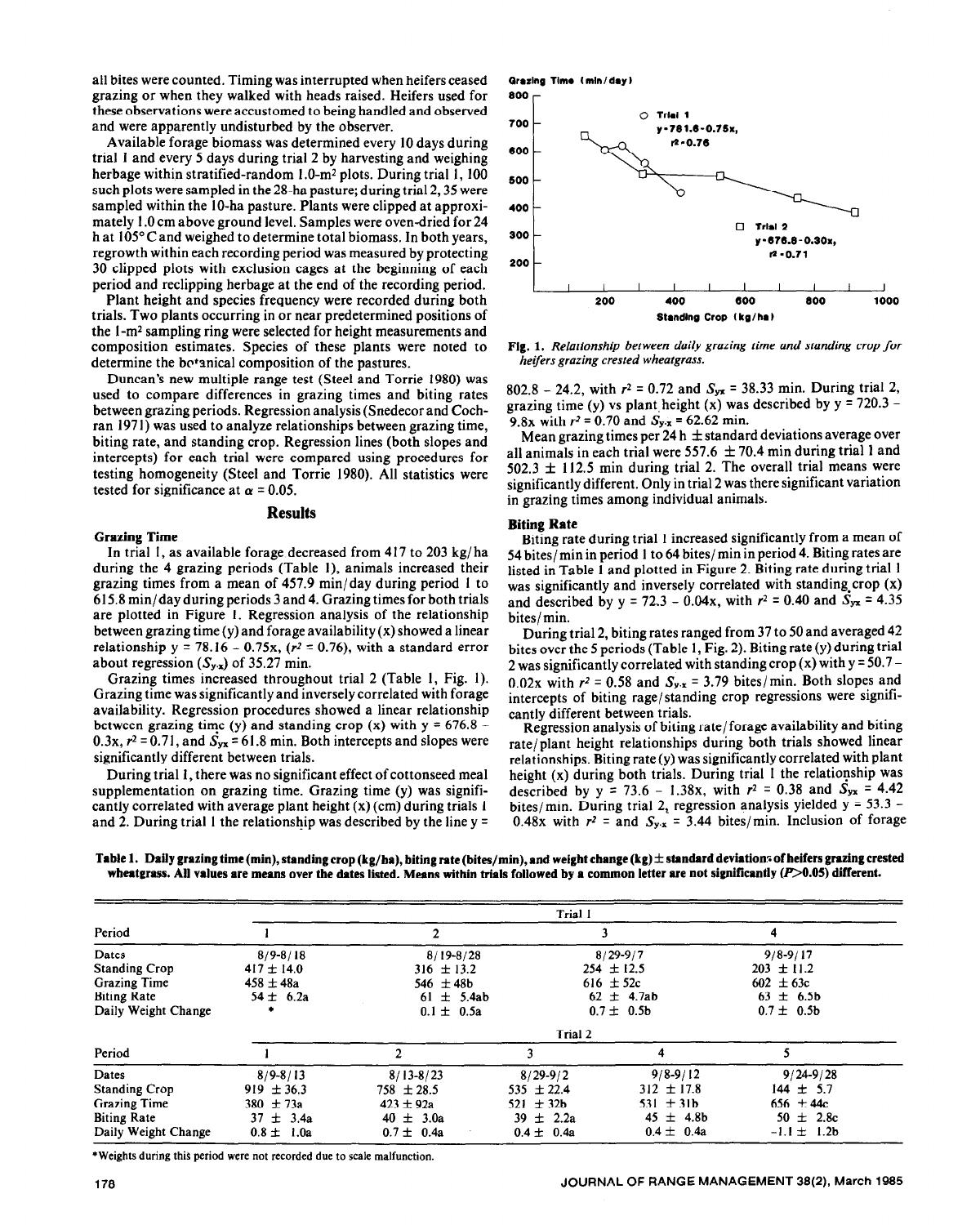**Biting Rate (bites/min)** 



**Fig. 2.** *Relationship between biting rate and sranding crop for heifers*  grazing *crested wheatgrass.* 

availability with plant height in a multiple regression equation added little or no predictive power.

Mean biting rates  $(\pm SD)$  averaged over all animals in trial 1 was 59.6  $\pm$  5.5 bites/min compared with 42.6  $\pm$  5.8 bites/min during trial 2. Mean biting rate was significantly different between trials.

Biting rates of individual animals were not significantly different in either trial. Protein supplementation had no significant effect on biting rate in trial 1.

### **Discussion**

Stobbs (1975) reported that fatigue limits the time spent grazing by a cow to about 720  $\min/\text{day}$ . Grazing time during the fifth period of trial 2 was only 9.4% less than this proposed maximum, suggesting that the heifers may have been grazing close to their potential maximum grazing time. A decrease in grazing time might be expected under a negative energy balance. Presumably, heifers might then conserve energy by restricting activities. There is no indication that a negative energy balance existed during either trial of the study; grazing time steadily increased as standing crop decreased (Fig. 1).

Grazing times at high standing crops may have been limited by nutritional or physiological factors including digestibility and rate of passage. Arnold (1964) indicated that intake is related to effects of forage digestibility on rumen function, as well as to forage availability. Nastis (1979) found that in vitro organic matter digestibility (IVOMD) declined from 40.2 to 32.9% between periods 1 and 5 of trial 2. Hodgson (1977) summarized data from several sources suggesting linear declines in herbage intake at digestibilities below 80%. The low herbage digestibilities in the study likely limited intake and, consequently, grazing time during all periods in both trials. During trial 2, Nastis (1979) found no significant difference ( $P > 0.05$ ) in daily organic matter intake between periods, although differences in intake were observed between individual animals. These findings suggest that individual animal intake may have reached a plateau and could not increase due to low digestibilities and slow rates of passage. Nastis (1979) also observed that mean IVOMD and mean crude protein content of forage were considerably higher (49.3% vs  $35.3\%$  and  $11.2\%$  vs 6.8%, respectively) during trial 1 than during trial 2. Higher grazing times during trial 1 corresponded to higher digestibility, as well as lower standing crop.

The lack of a significant effect of protein supplementation on grazing time is consistent with findings of Box et al. (1965). They found no differences  $(P>0.05)$  in total daily grazing time between cottonseed meal supplemented and unsupplemented cattle grazing shortgrass prairie in winter, although differences ( $P \le 0.05$ ) were observed in distances walked and rumination times.

Biting rate apparently depends on both quantity and quality of forage (Arnold 1964). The lowest biting rates were observed when forage was abundant during early periods in each trial. Highest biting rates were observed when forage was limited, and especially when there was green regrowth during periods 3 and 4 of trial 1 and period 5 of trial 2 (Table 1). This finding appears to contrast with the work of Stobbs (1974), who reported cattle biting rates of 50-80 bites/ min for mature pasture and 45-63 bites/ min for leafy immature pasture. In that case, Stobbs observed that cattle grazing leafy green forage took large bites while bites were smaller but more frequent on mature pasture.

The maximum biting rate obtained in trial 2 was approximately 20% less than the maximum rate observed by Allden (1962) and Chacon and Stobbs (1976). Biting rate in trial 2 may have been limited by the patchier configuration of vegetation present in the pasture. Individual crested wheatgrass bunches were larger, coarser, and more widely spaced in trial 2 than in trial 1, which probably produced the lower biting rates during trial 2, even when forage availability was comparable between years. The more uniform forage distribution during trial 1 resulted in less time being spent searching between bites. Uniformity of sward could be expected to have a major effect on biting rate.

Heifers apparently compensated for the decreased forage supply by increasing total bites per day. Using trial 2 results, total bites per day increased from 14,060 during period 1 to 32,800 during period 5. In relative terms, grazing time increased 75% over the course of trial 2, whereas biting rate increased only 35%. In trial I, grazing time increased  $31\%$  while biting rate increased 18%.

The pattern of compensation was not uniform over all levels of forage availability. For example, in trial 2, as forage decreased grazing time increased but biting rate remained unchanged. As forage availability further declined grazing time continued to increase, but biting rate increased sharply. All trial 2 mean biting rates were below those observed in trial 1. One would expect higher biting rates during period 5 of trial 2 because forage availability was lower than at the end of period 4 in trial 1.

Allden (1962) showed that biting rate of sheep increased to 65 bites/min when forage availability decreased to less than 1,000 kg/ha. Additionally, Chacon and Stobbs (1976) reported that maximum biting rate for cows was observed at minimum forage availability. In trial 2 of this study, biting rate did not change when standing crop decreased from 919 to 500 kg/ha; however, when standing crop declined below 500 kg/ ha, biting rate increased. It can be concluded that on crested wheatgrass pastures, the maximum biting rate usually occurs at a lower standing crop than on tropical pastures. In general, it appears high biting rates are associated with low levels (e.g.,  $\leq 600 \text{ kg/ha}$ ) of homogeneous green leafy herbage on temperate pastures. Because standing crops are usually greater, there is little information on tropical swards at these standing crops, although this relationship likely applies for tropical pastures as well. Higher availability of green forage results in larger but fewer bites per minute. The higher percentage of stem in mature forage likely reduces biting rates as selectivity becomes more pronounced. Animals grazing tropical pastures would be expected to show greater preference for leaf over stem because quality differences are often greater on these pastures. Thus, biting rates on mature tropical swards would often be relatively low compared with biting rates on temperate swards because of the time required to select preferred leaf. With progressive defoliation, biting rates on tropical swards have been found to decrease (Stobbs 1974) while in our study progressive defoliation induced progressive increases in biting rate. During the latter stages of progressive defoliation, cattle were able to select preferred forage without being hindered by nonpreferred leaf and stem, which is often characteristic of mature tropical swards. Short, leafy regrowth was associated with high biting rates during both trials in our study.

We suggest that on crested wheatgrass pastures, forage availability is a preeminent factor affecting grazing time and biting rate.